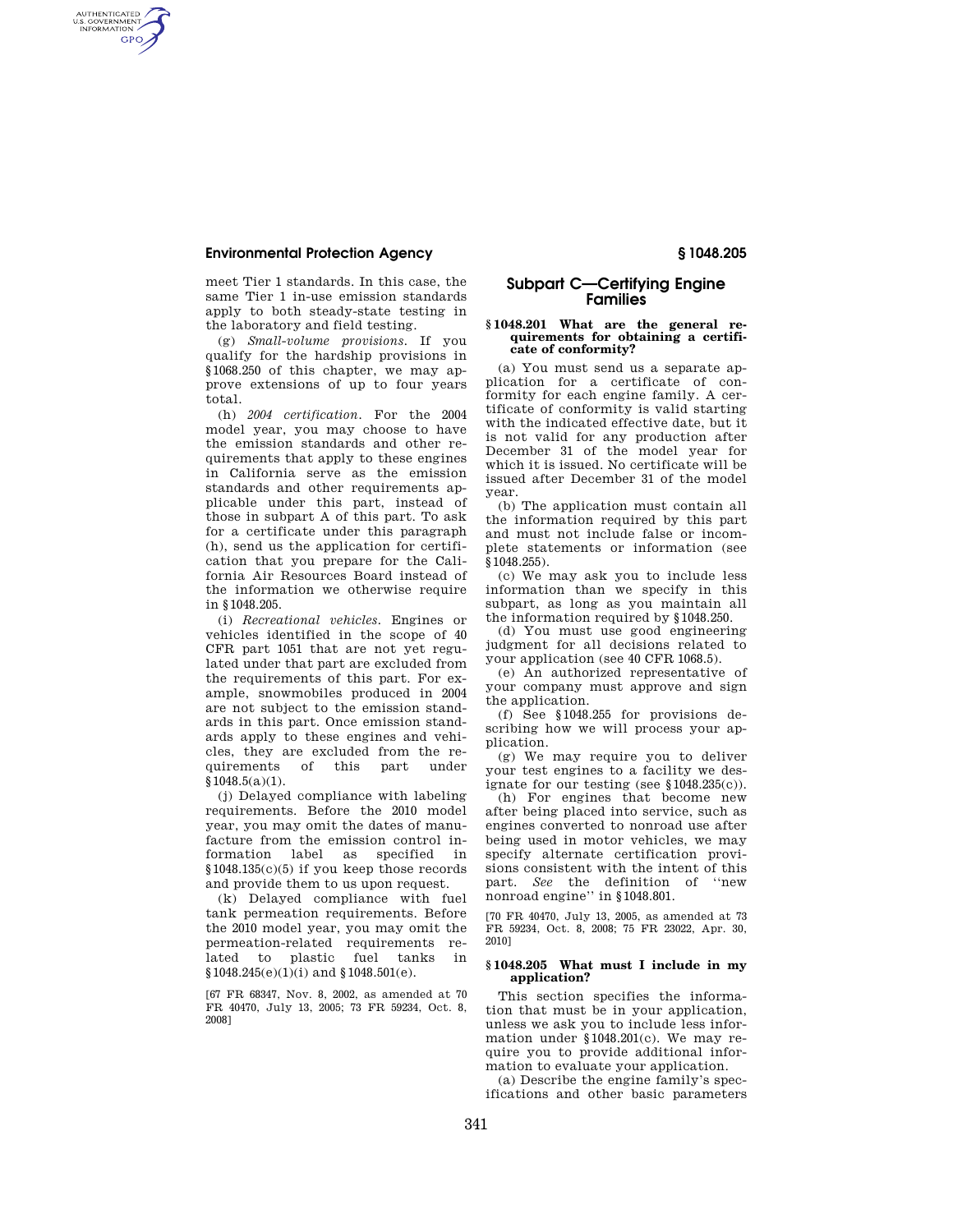of the engine's design and emission controls. List the fuel types on which your engines are designed to operate (for example, gasoline and natural gas). List each distinguishable engine configuration in the engine family.

(b) Explain how the emission control systems operate. Describe the evaporative emission controls, if applicable. Also describe in detail all system components for controlling exhaust emissions, including all auxiliary emission control devices (AECDs) and all fuelsystem components you will install on any production or test engine. Identify the part number of each component you describe. For this paragraph (b), treat as separate AECDs any devices that modulate or activate differently from each other. Include sufficient detail to allow us to evaluate whether the AECDs are consistent with the defeat device prohibition of §1048.115.

(c) Explain how the engine diagnostic system works, describing especially the engine conditions (with the corresponding diagnostic trouble codes) that cause the malfunction-indicator light to go on. Propose what you consider to be extreme conditions under which the diagnostic system should disregard trouble codes, as described in §1048.110.

(d) Describe the engines you selected for testing and the reasons for selecting them.

(e) Describe the test equipment and procedures that you used, including any special or alternate test procedures you used (see §1048.501).

(f) Describe how you operated the emission-data engine before testing, including the duty cycle and the number of engine operating hours used to stabilize emission levels. Explain why you selected the method of service accumulation. Describe any scheduled maintenance you did.

(g) List the specifications of each test fuel to show that it falls within the required ranges we specify in 40 CFR part 1065, subpart H.

(h) Identify the engine family's useful life.

(i) Include the maintenance instructions you will give to the ultimate purchaser of each new nonroad engine (see §1048.125).

**§ 1048.205 40 CFR Ch. I (7–1–10 Edition)** 

(j) Include the emission-related installation instructions you will provide if someone else installs your engines in a piece of nonroad equipment (see §1048.130).

(k) Identify each high-cost warranted part and show us how you calculated its replacement cost, including the estimated retail cost of the part, labor rates, and labor hours to diagnose and replace defective parts.

(l) Describe your emission control information label (see §1048.135).

(m) Identify the emission standards to which you are certifying engines in the engine family.

(n) Identify the engine family's deterioration factors and describe how you developed them (see §1048.240). Present any emission test data you used for this.

(o) State that you operated your emission-data engines as described in the application (including the test procedures, test parameters, and test fuels) to show you meet the requirements of this part.

(p) Present emission data to show that you meet emission standards, as follows:

(1) Present exhaust emission data for HC, NO<sub>x</sub>, and CO on an emission-data engine to show your engines meet the applicable duty-cycle emission standards we specify in §1048.101. Show emission figures before and after applying deterioration factors for each engine. Include emission results for each mode if you do discrete-mode testing under §1048.505. Include test data for each type of fuel from 40 CFR part 1065, subpart H, on which you intend for engines in the engine family to operate (for example, gasoline, liquefied petroleum gas, methanol, or natural gas). If we specify more than one grade of any fuel type (for example, a summer grade and winter grade of gasoline), you need to submit test data only for one grade unless the regulations of this part specify otherwise for your engine. Note that §1048.235 allows you to submit an application in certain cases without new emission data.

(2) If your engine family includes a volatile liquid fuel (and you do not use design-based certification under §1048.245), present evaporative test data to show your vehicles meet the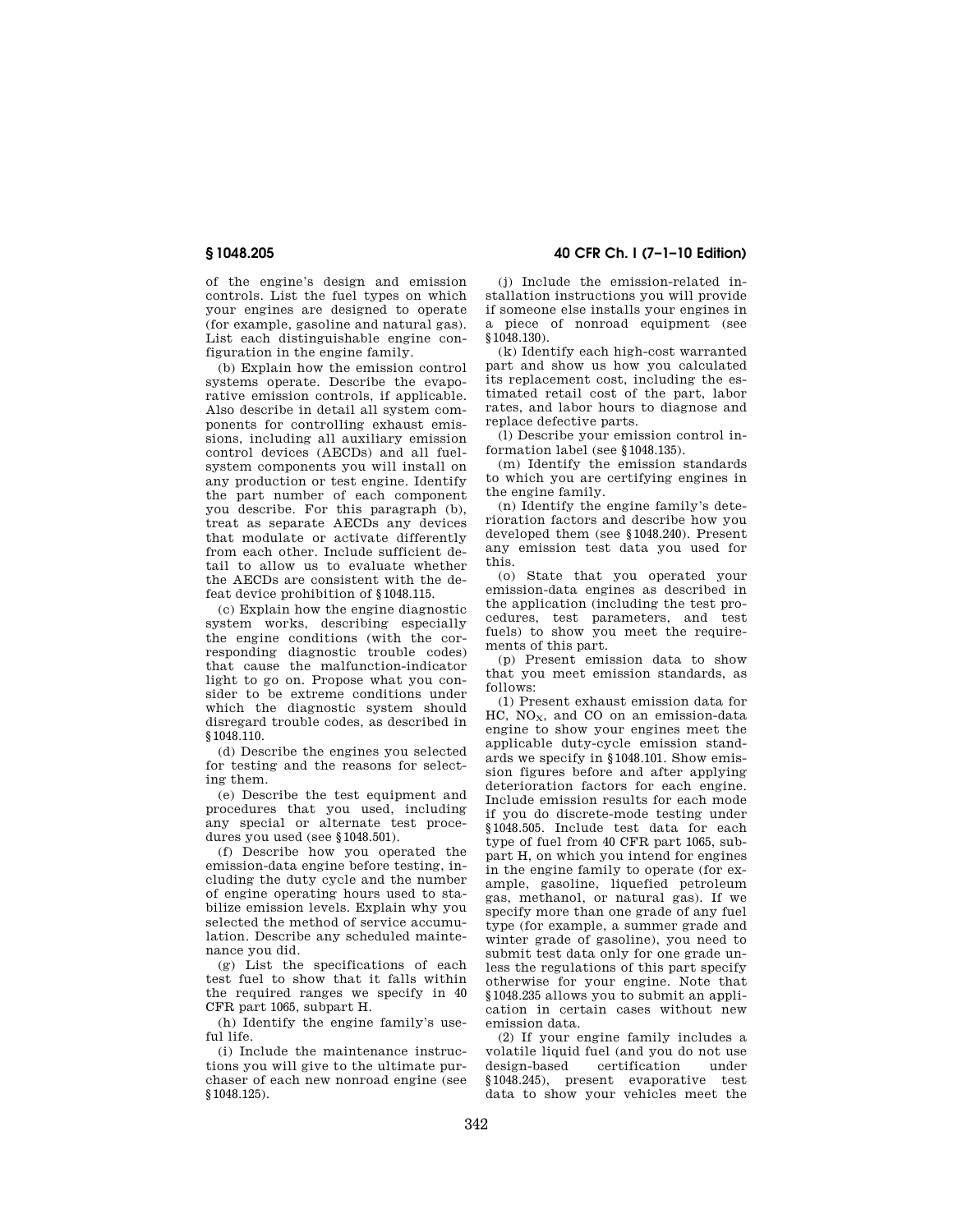## **Environmental Protection Agency § 1048.205**

evaporative emission standards we specify in subpart B of this part. Show these figures before and after applying deterioration factors, where applicable.

(q) State that all the engines in the engine family comply with the fieldtesting emission standards we specify in §1048.101(c) for all normal operation and use when tested as specified in §1048.515. Describe any relevant testing, engineering analysis, or other information in sufficient detail to support your statement.

(r) For engines not subject to transient testing requirements in §148.101(a), include information showing how your emission controls will function during normal in-use transient operation. For example, this might include the following:

(1) Emission data from transient testing of engines using measurement systems designed for measuring in-use emissions.

(2) Comparison of the engine design for controlling transient emissions with that from engines for which you have emission data over the transient duty cycle for certification.

(3) Detailed descriptions of control algorithms and other design parameters for controlling transient emissions.

(s) Report test results as follows:

(1) Report all test results involving measurement of pollutants for which emission standards apply. Include test results from invalid tests or from any other tests, whether or not they were conducted according to the test procedures of subpart F of this part. We may ask you to send other information to confirm that your tests were valid under the requirements of this part and 40 CFR part 1065.

(2) Report measured  $CO<sub>2</sub>$ , N<sub>2</sub>O, and CH<sup>4</sup> as described in §1048.235. Smallvolume engine manufacturers may omit reporting  $N_2O$  and  $CH_4$ .

(t) Describe all adjustable operating parameters (see §1048.115(e)), including production tolerances. Include the following in your description of each parameter:

(1) The nominal or recommended setting.

(2) The intended physically adjustable range.

(3) The limits or stops used to establish adjustable ranges.

(4) Information showing why the limits, stops, or other means of inhibiting adjustment are effective in preventing adjustment of parameters on in-use engines to settings outside your intended physically adjustable ranges.

(u) Provide the information to read, record, and interpret all the information broadcast by an engine's onboard computers and electronic control units. State that, upon request, you will give us any hardware, software, or tools we would need to do this. If you broadcast a surrogate parameter for torque values, you must provide us what we need to convert these into torque units. You may reference any appropriate publicly released standards that define conventions for these messages and parameters. Format your information consistent with publicly released standards.

(v) Confirm that your emission-related installation instructions specify how to ensure that sampling of exhaust emissions will be possible after engines are installed in equipment and placed in service. If this cannot be done by simply adding a 20-centimeter extension to the exhaust pipe, show how to sample exhaust emissions in a way that prevents diluting the exhaust sample with ambient air.

(w) State whether your certification is intended to include engines used in stationary applications. Also state whether your certification is limited for certain engines. If this is the case, describe how you will prevent use of these engines in applications for which they are not certified. This applies for engines such as the following:

(1) Constant-speed engines.

(2) Variable-speed engines.

(x) Unconditionally certify that all the engines in the engine family comply with the requirements of this part, other referenced parts of the CFR, and the Clean Air Act.

(y) Include good-faith estimates of U.S.-directed production volumes. Include a justification for the estimated production volumes if they are substantially different than actual production volumes in earlier years for similar models.